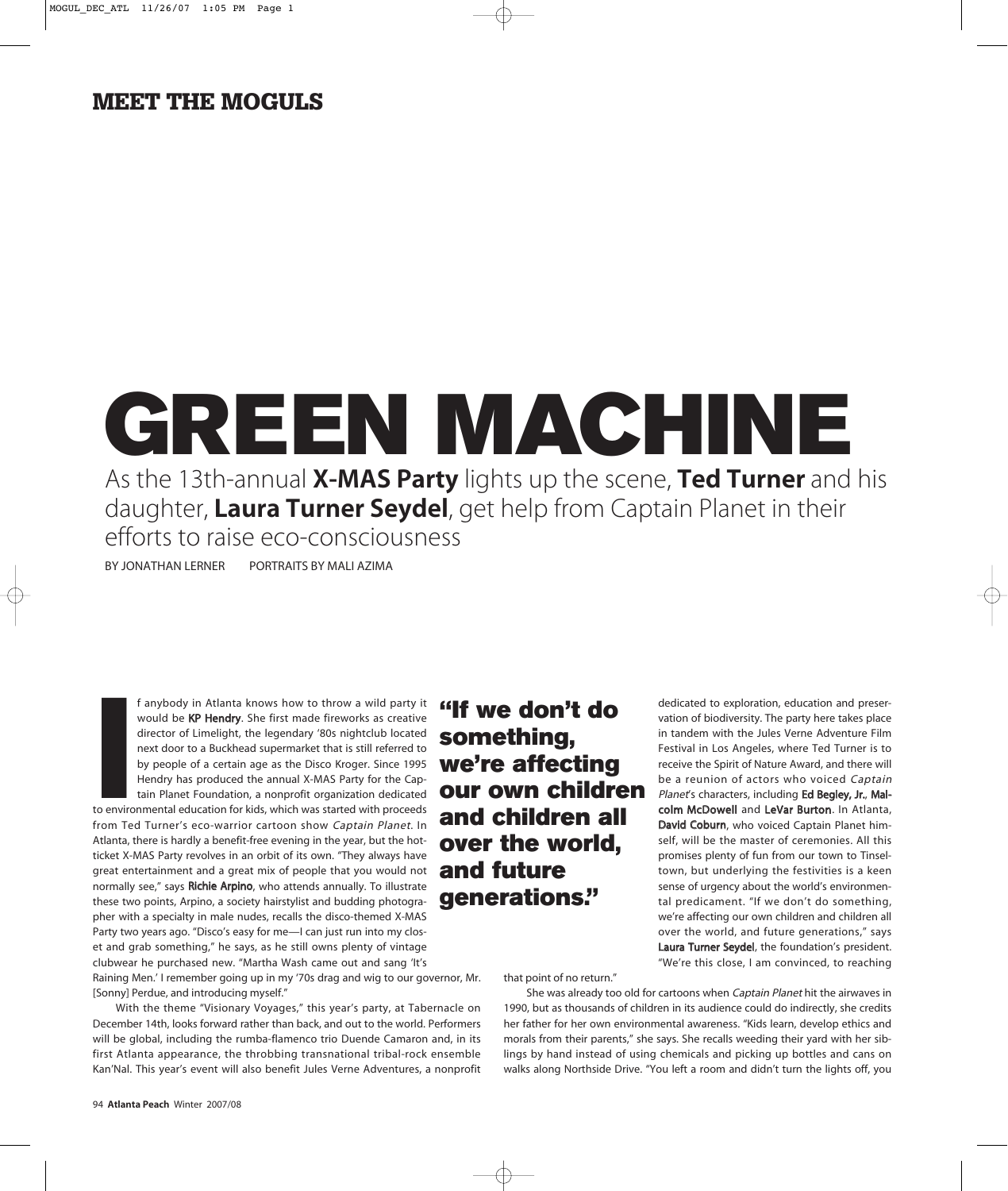Captain America**. Ted Turner, photographed in his Atlanta office. Behind him is the America's Cup he won in 1977.**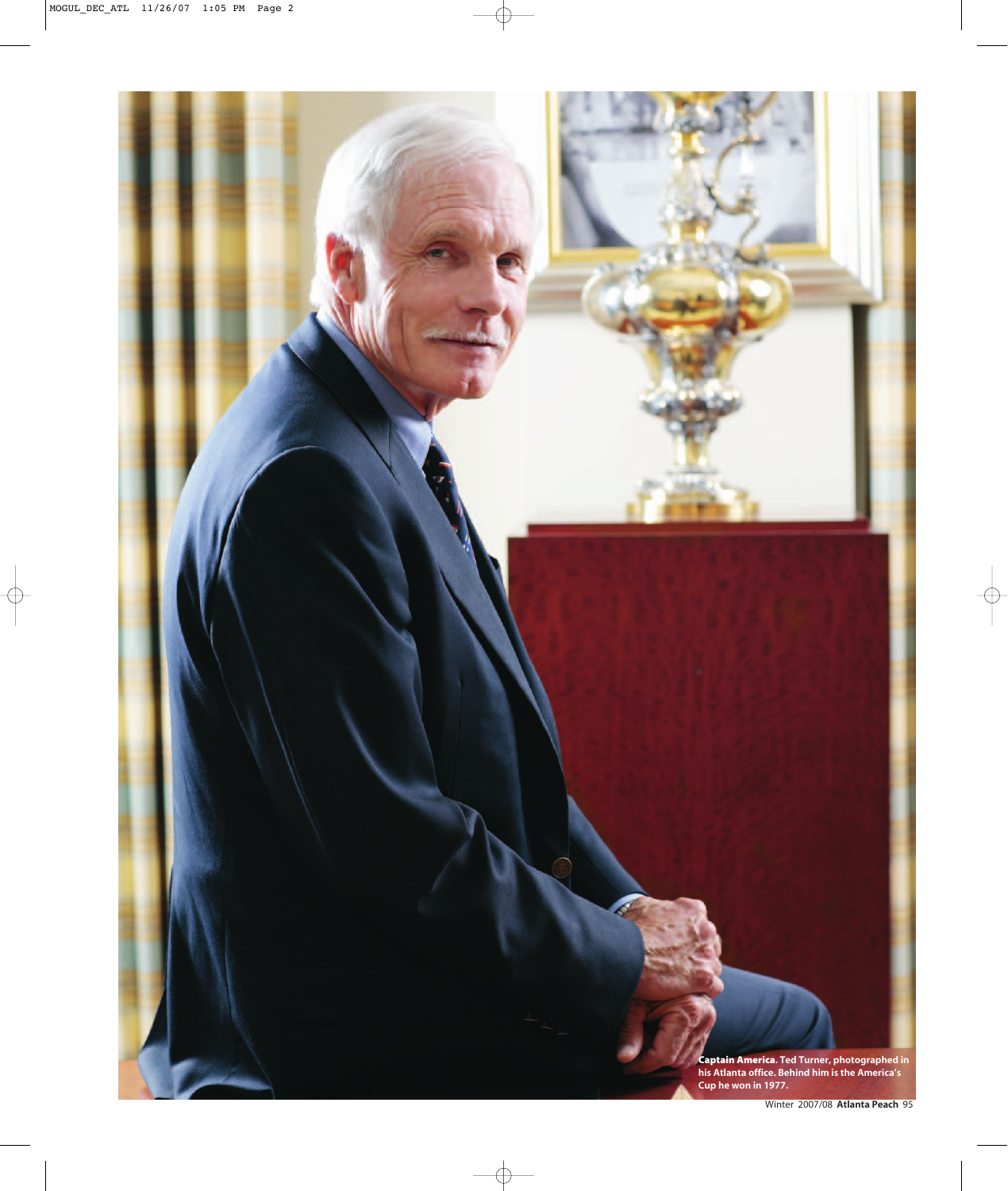## X-MAS PARTY





**The Planeteers.** Some celebrity support for Captain Planet include, clockwise from top left. Tom Brokaw and David Letterman; Timothy Hutton and Ted Turner at Ted's Montana Grill in New York; Ginair and George McKerrow, Jr. at Ralph Lauren to celebrate the upcoming X-MAS Party 2007; Cindy Wilson, Fred Schneider, Jane Fonda, Ted Turner, Keith Strickland, Kate Pierson and Laura Turner Seydel at 2001: A Space Odyssey X-MAS Party.



were in trouble. Dad was avid about it, leading by example doing all of these things. He was a successful businessman; it wasn't a money issue, it was what was right. And instead of going and buying a big American-made gas guzzler, which is still a status symbol today, he bought a used Toyota Corolla." (Now one of the world's richest men, Turner is driven—in a Prius hybrid).

For the entrepreneur who envisioned and built CNN, the idea of using his media resources in the service of his environmental politics was a no-brainer. "We needed to get young people aware of the environmental problems and solutions," Turner says. "Every single episode [of Captain Planet] has solutions in it, and it tells the kids, 'The power is yours, and that by your powers combined, you can achieve your goals, if you work together and work hard.' " The show originally aired from 1990 to 1996. It is still seen occasionally at off-hours, but according to Turner no other children's show with a similar theme has been produced. "They've got all these violent cartoons on," he says, "and these programs have a lot of influence on kids. If they see a bunch of dumb programs we're going to have a bunch of dumb kids." Living up to his outspoken reputation, he then extends this analysis of causes and effects to: dumb adolescents; a dumb population; our current president and administration; and "Why we're in Iraq, because of dumb, stupid decisions." Conversation with Turner can be a wild ride.

But he's utterly serious about his convictions and puts his considerable money where his mouth is—making a \$1-billion donation to the United Nations Foundation, for example, and along with former U.S. Senator Sam Nunn founding the Nuclear Threat Initiative, which works to reduce the world's stockpiles of nuclear, chemical and biological weapons. His own family foundation "didn't shy away from funding organizations that were doing a lot of advocacy," Turner Seydel points out, "in a time when a lot of foundations...only funded programs that were not controversial."

Dad had been captain of the debate team; for his daughter, a public-speaking role comes less naturally. "I prefer not to be in photographs, or on television. I

Solutions demand big shifts in consciousness, "We've had paradigm shifts before," says Turner.

was beyond scared to put myself out and take the risk," Turner Seydel says. "Until about a year ago, I tried to get anybody I knew to do it for me." Then she assumed the presidency of the Captain Planet Foundation. Perhaps she is still nervous, but passion for the cause masks that. "My children are my motivation," she says, but adds that if she didn't feel compelled to do this work, "I would be a better mom and a more hands-on parent. This takes me away from them a lot." Still, it allows her to affect the lives of many children. Of all the types of projects the foundation supports, she is especially gratified by being able to fund "edible school yards" vegetable gardens at schools. "Most of the people who apply for this are in innercity schools," she explains. "These would be the only green and fresh vegetables that they would see." The produce can be eaten and also sold in these neighborhoods, which typically lack decent shopping and "make a little bit of money to put back in their program. This is a gift that keeps on giving. They come to us for \$500. Then they have the tools to do it every year." The foundation supports other green projects such as restoring wetlands, planting trees and starting recycling centers, but only efforts involving kids.

Regarding the world's environmental and political challenges, Turner describes himself as "cautiously optimistic." He concedes that real solutions will demand huge shifts in consciousness on the part of masses of people. "But we've had paradigm shifts before," he says. "One-hundred years ago virtually no women in the world had equal rights with men, and now close to half the women in the world have equal rights with men. But there's still half that don't, and that's outrageous." Turner was traveling in the Amazon with the undersea explorer Jacques Cousteau about 20 years ago at a time when he felt himself growing pessimistic about our ability to save the planet. "He said, 'Ted, even if we knew for sure that we weren't going to make it, what could people of good conscience do but try their best to the very end? That's what I'm doing, and you've got to do that, too.' Whenever I get a little depressed I think of that. We've got to fight to the last man."  $\bigcirc$